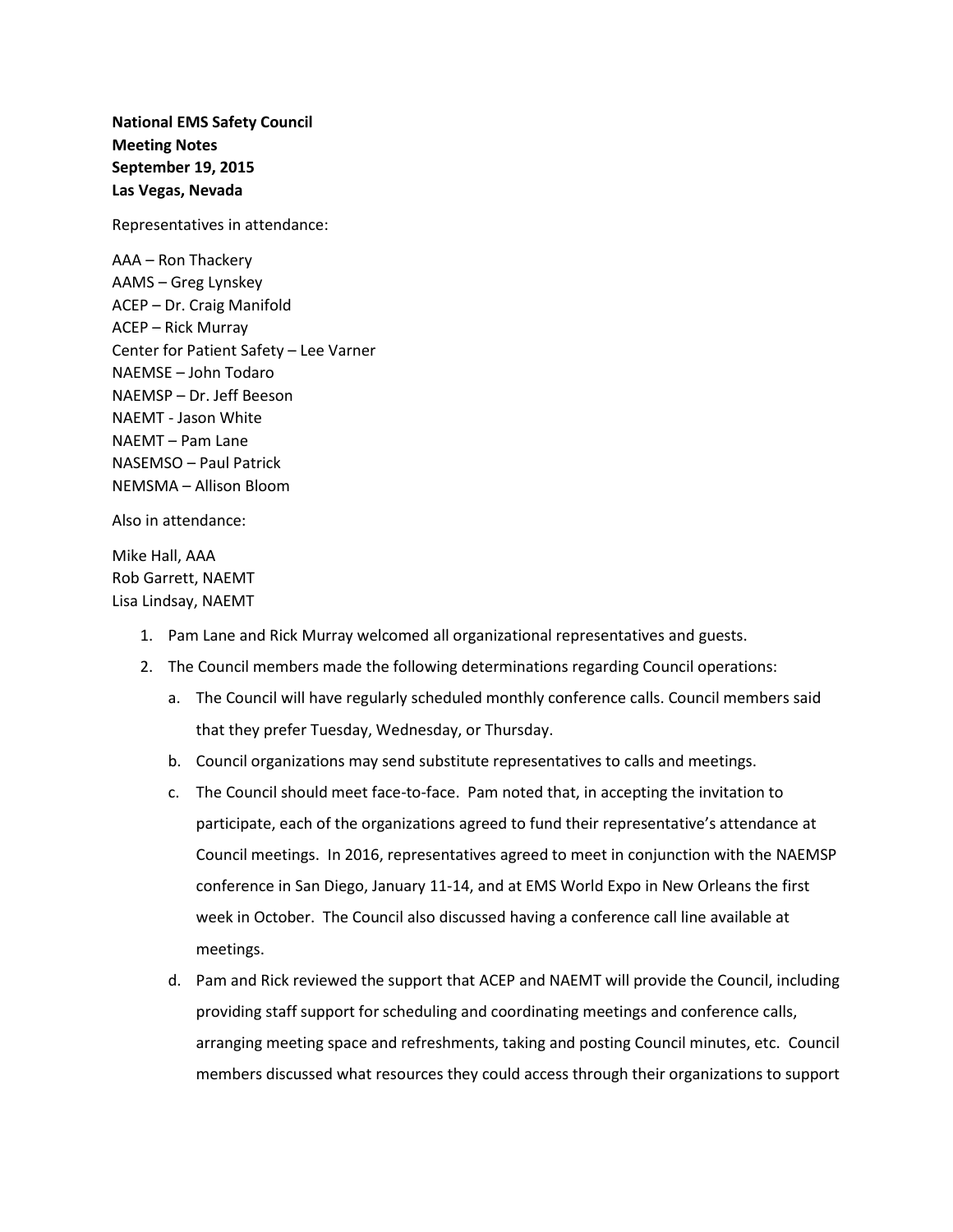Council projects. Some organizations reported having Safety Committees. Others have this function incorporated into committees that address a range of issues.

- e. The Council members agreed that Pam and Rick should prepare agendas and send them out in advance so that members can add items as needed. Also, all agendas will include a "roundtable" item. NAEMT offered to set up a list serv so that Council members can easily communicate and share documents.
- f. Council members agreed to use a "relaxed version" of Roberts Rules to frame Council deliberations.
- g. Council members also discussed the creation of a document covering Council guiding principles. It was agreed that this item can be revisited at the meeting in San Diego.
- h. Council members considered what other organizations should participate on the Council.
	- i. Pam and Rick reported that the National Safety Council had been invited, but to date, no response has been received. They will continue to pursue.
	- ii. It was agreed that IAFC should be invited.
	- iii. It was agreed that appropriate federal agencies should be invited to participate in an advisory capacity. Pam and Rick will contact Drew Dawson and Noah Smith at NHTSA. Council members also agreed that a representative from AHRQ should be invited.
	- iv. The Council agreed to invite NREMT.
	- v. Council members also suggested David Bradley, Mike Szczygiel, and a representative from Just Culture as advisors. Bill Trupp from USFA was also suggested as an advisor.
- 3. The Council identified preliminary work priorities:
	- a. Development of resource list that would live on the web sites of all Council organizations. Currently, [NAEMT,](http://www.naemt.org/emshealthsafety/HealthSafety_Resources.aspx) [NASEMSO,](http://www.nasemso.org/Resources/Links/index.asp) [ACEP](http://www.acep.org/Clinical---Practice-Management/Quality-Care-and-Patient-Safety/) and the [Center](http://www.centerforpatientsafety.org/my-general-resources/) have resources on their web sites. Council members agreed to review these resources pages as a starting point.
	- b. Reporting of safety events. [EVENT](http://event.clirems.org/) was discussed. It was noted that this tool is still not heavily used by practitioners, generally because of lack of awareness, but also because there is still some concern about anonymity. In rural states, it is possibly to determine the agency involved. Ideally, having all states with laws that protect reporting will result in a nationwide, more robust system. There are currently 83 PSOs nationwide.